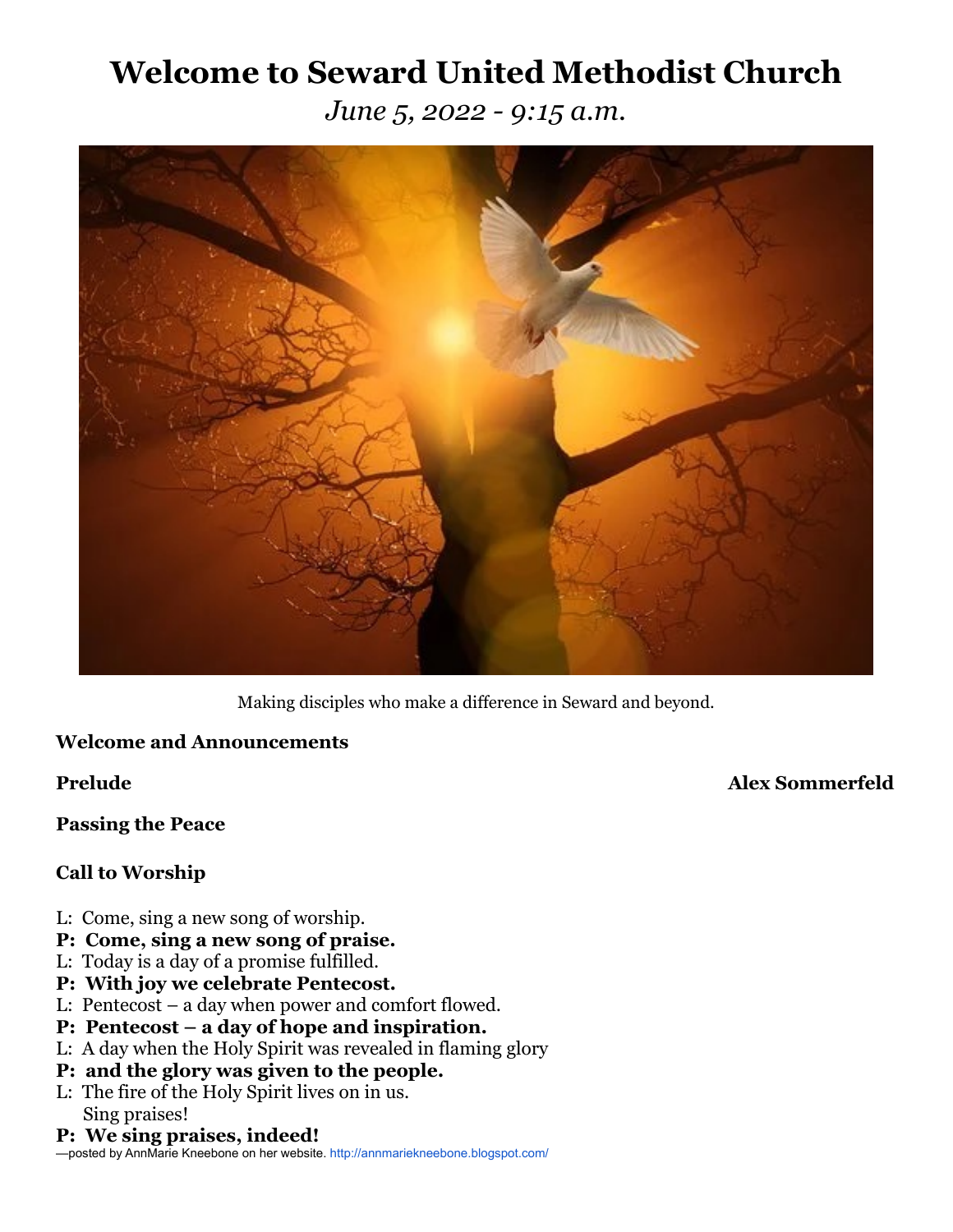# **Hymn Open The Eyes of My Heart**

Chorus Verse

Open the eyes of my heart God To see You high and lifted up I want to see You **Pour out Your power and love** I want to see You as we sing holy holy holy holy

Bridge Holy holy holy Holy holy holy Holy holy holy I want to see You

CCLI Song # 2298355 Paul Baloche © 1997 Integrity's Hosanna! Music (Admin. by Integrity Music)<br>For use solely with the SongSelect® Terms of Use. All rights reserved. [www.ccli.com](http://www.ccli.com/)<br>CCLI License # 944110

### **Common Prayer**

Holy One, For all of the ways you speak to us – in rushing wind, in dancing flames, in words we understand, and in all that transcends language, we give thanks. Give us courage to speak your love, everywhere we go, to everyone we meet. Amen. Written by Joanna Harader, posted on Practicing Families. [http://practicingfamilies.com/.](http://practicingfamilies.com/) Reposted: [https://re-worship.blogspot.com/2014/06/](https://re-worship.blogspot.com/2014/06/intergenerational-prayer-for-pentecost.html) [intergenerational-prayer-for-pentecost.html](https://re-worship.blogspot.com/2014/06/intergenerational-prayer-for-pentecost.html)

# **Children's Time Pastor JoEllen Axthelm**

# **Scripture Lessons**

#### **Acts 2: 1-4; 14-21; 44-47**

2 When the day of Pentecost had come, they were all together in one place. 2And suddenly from heaven there came a sound like the rush of a violent wind, and it filled the entire house where they were sitting. <sup>3</sup> Divided tongues, as of fire, appeared among them, and a tongue rested on each of them. 4All of them were filled with the Holy Spirit and began to speak in other languages, as the Spirit gave them ability.

14But Peter, standing with the eleven, raised his voice and addressed them, "Fellow Jews and all who live in Jerusalem, let this be known to you, and listen to what I say. <sup>15</sup> Indeed, these are not drunk, as you suppose, for it is only nine o'clock in the morning. <sup>16</sup> No, this is what was spoken through the prophet Joel:

Open the eyes of my heart Shining in the light of Your glory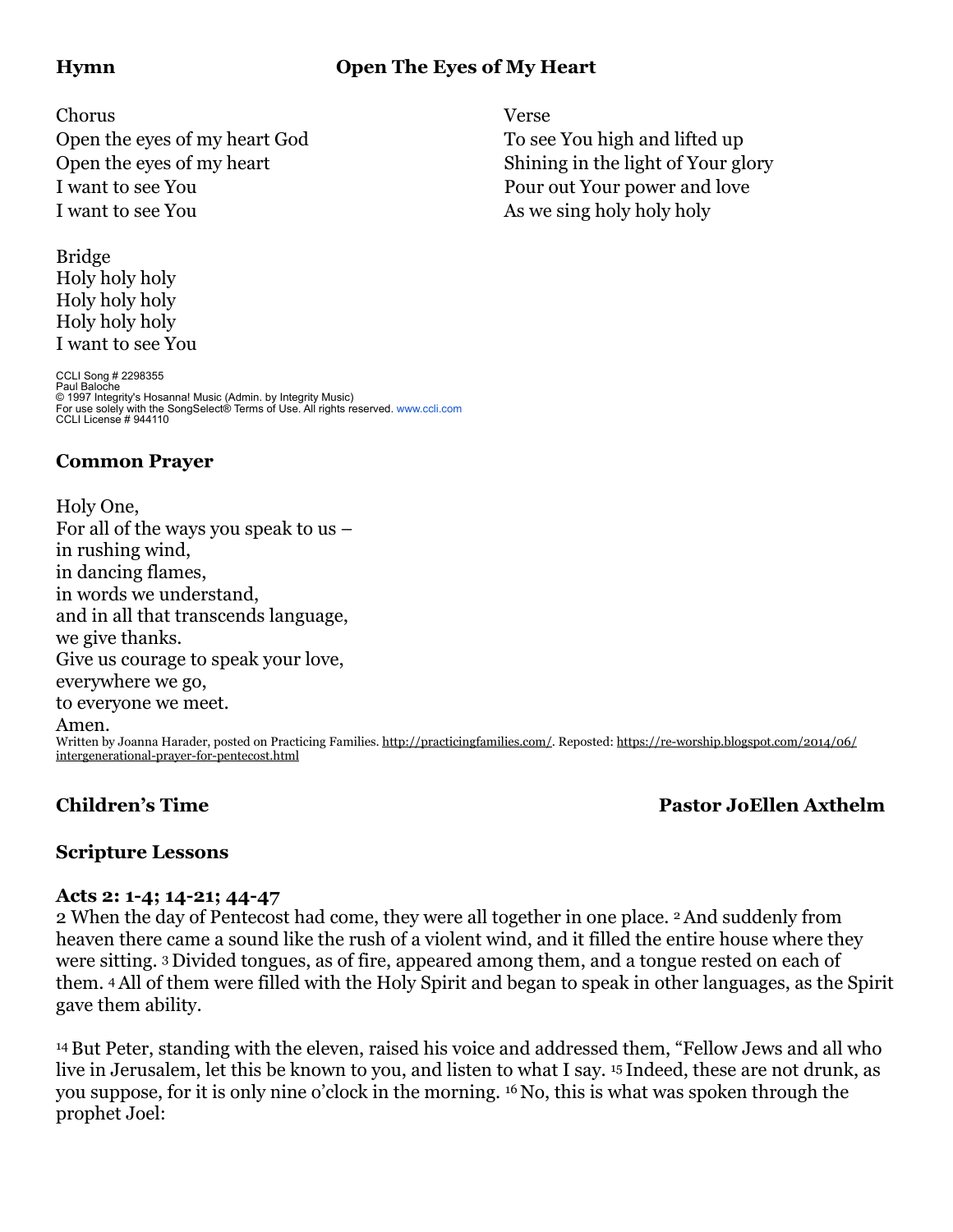<sup>17</sup> 'In the last days it will be, God declares, that I will pour out my Spirit upon all flesh, and your sons and your daughters shall prophesy, and your young men shall see visions, and your old men shall dream dreams. 18Even upon my slaves, both men and women, in those days I will pour out my Spirit, and they shall prophesy. 19And I will show portents in the heaven above and signs on the earth below, blood, and fire, and smoky mist. <sup>20</sup> The sun shall be turned to darkness and the moon to blood, before the coming of God's great and glorious day. <sup>21</sup> Then everyone who calls on the name of God shall be saved.'

44All who believed were together and had all things in common; <sup>45</sup> they would sell their possessions and goods and distribute the proceeds to all, as any had need. <sup>46</sup> Day by day, as they spent much time together in the temple, they broke bread at home and ate their food with glad and generous hearts, <sup>47</sup> praising God and having the goodwill of all the people. And day by day God added to their number those who were being saved.

#### **Ephesians 2: 19-22**

<sup>19</sup> So then, you are no longer strangers and aliens, but you are fellow citizens with the saints and also members of the household of God, <sup>20</sup> built upon the foundation of the apostles and prophets, with Christ Jesus himself as the cornerstone; <sup>21</sup> in him the whole structure is joined together and grows into a holy temple in God, <sup>22</sup> in whom you also are built together spiritually into a dwelling place for God.

# **Hymn Firm Foundation (He Won't)**

Verse 1 Verse 2 Christ is my firm foundation I've still got joy in chaos The rock on which I stand I ve got peace that makes no sense When everything around me is shaken So I won't be going under<br>I've never been more glad I'm not held by my own st That I put my faith in Jesus 'Cause I've built my life on Jesus 'Cause He's never let me down he's never let me down He's faithful through generations He's faithful in every season So why would He fail now So why would He fail now

Chorus 1 He won't

Chorus 2 He won't He won't He won't fail He won't fail

I'm not held by my own strength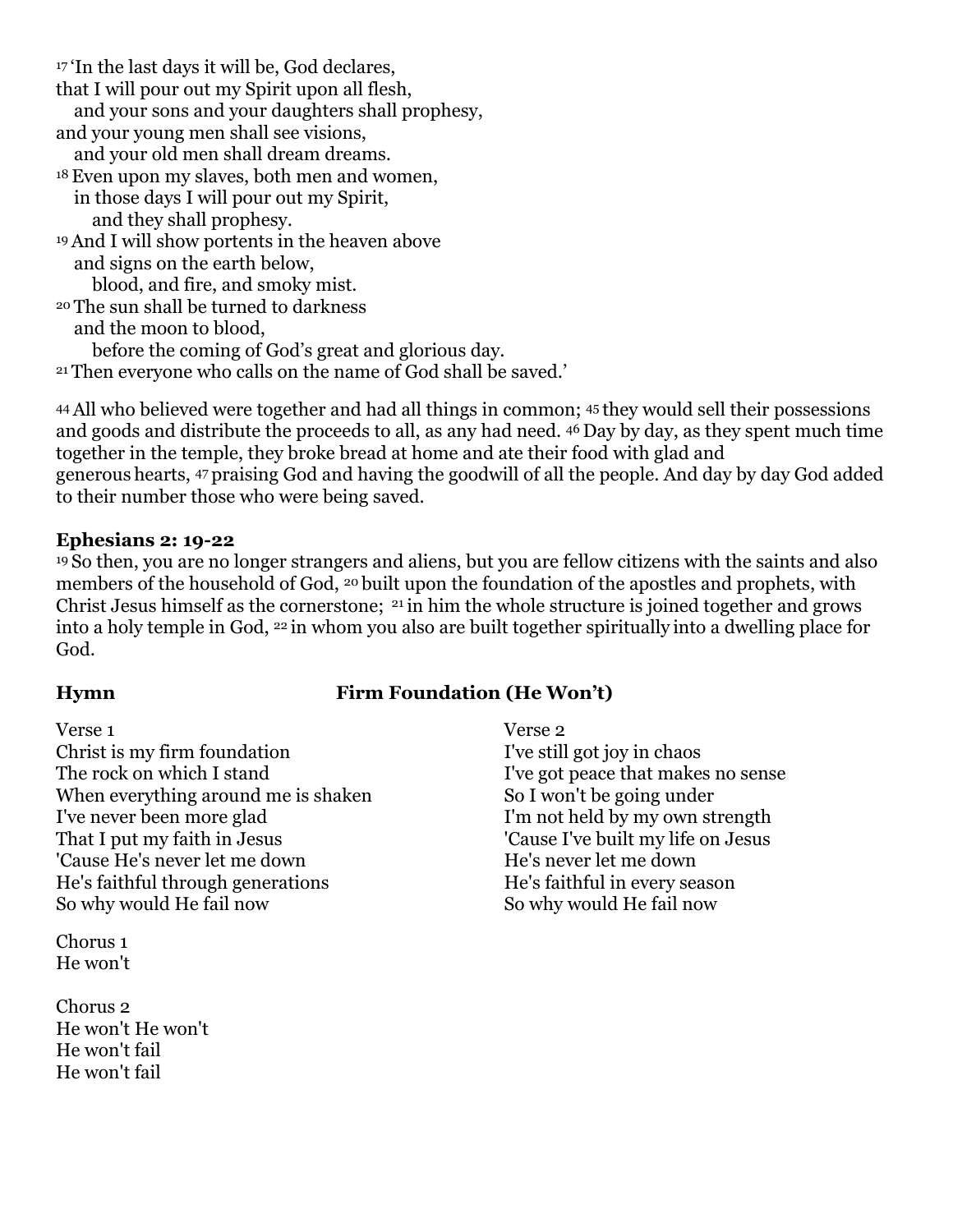Bridge Vamp Rain came and wind blew Yeah I'm going to make it through But my house was built on You 'Cause I'm standing strong on You I'm safe with You Yeah I'm going to make it through I'm going to make it through 'Cause my house is built on You (Verse 1, Chorus 3) (REPEAT)

Chorus 3 He won't He won't He won't fail He won't fail no He won't

CCLI Song # 7188203 Austin Davis | Chandler Moore | Cody Carnes © 2021 For Humans Publishing (Admin by Essential Music Publishing) Maverick City Publishing (Admin by Essential Music Publishing) Capitol CMG Paragon (Admin. by Capitol CMG Publishing) TBCO Publishing (Admin. by Capitol CMG Publishing) Writer's Roof Publishing (Admin. by Capitol CMG Publishing) A.L.K.D. Music (Admin. by Watershed Music Group (Admin. by Capitol CMG Publishing)) For use solely with the SongSelect® Terms of Use. All rights reserved. [www.ccli.com](http://www.ccli.com/) CCLI License # 944110

#### **Sermon "Where The Spirit Leads"** Rev. Dr. Mary Kay Totty

#### **The Prayers of the People**

Please share your joys or concerns at the microphone or in the comments on Facebook or by texting us at 402-810-8900.

#### **Prayer Hymn Spirit of the Living God UMH 393**

Spirit of the living God, fall afresh on me. Sprit of the living God, fall afresh on me. Melt me, mold me, fill me, use me. Spirit of the living God, fall afresh on me.

> Sharing of Joys & Concerns Pastoral Prayer The Lord's Prayer

### **Offertory Alex Sommerfeld**

### **Doxology Praise God, from Whom All Blessings Flow UMH 95**

Praise God from whom all blessings flow; Praise God all creatures here below; Praise God above, ye heavenly host; Praise Father, Son, and Holy Ghost. Amen.

#### **Prayer of Dedication**

Put these gifts, and our time and talents, to work in the world for your purposes, O God. Grant to us the capacity to move beyond good intentions to give ourselves completely to making a difference in your name. Amen.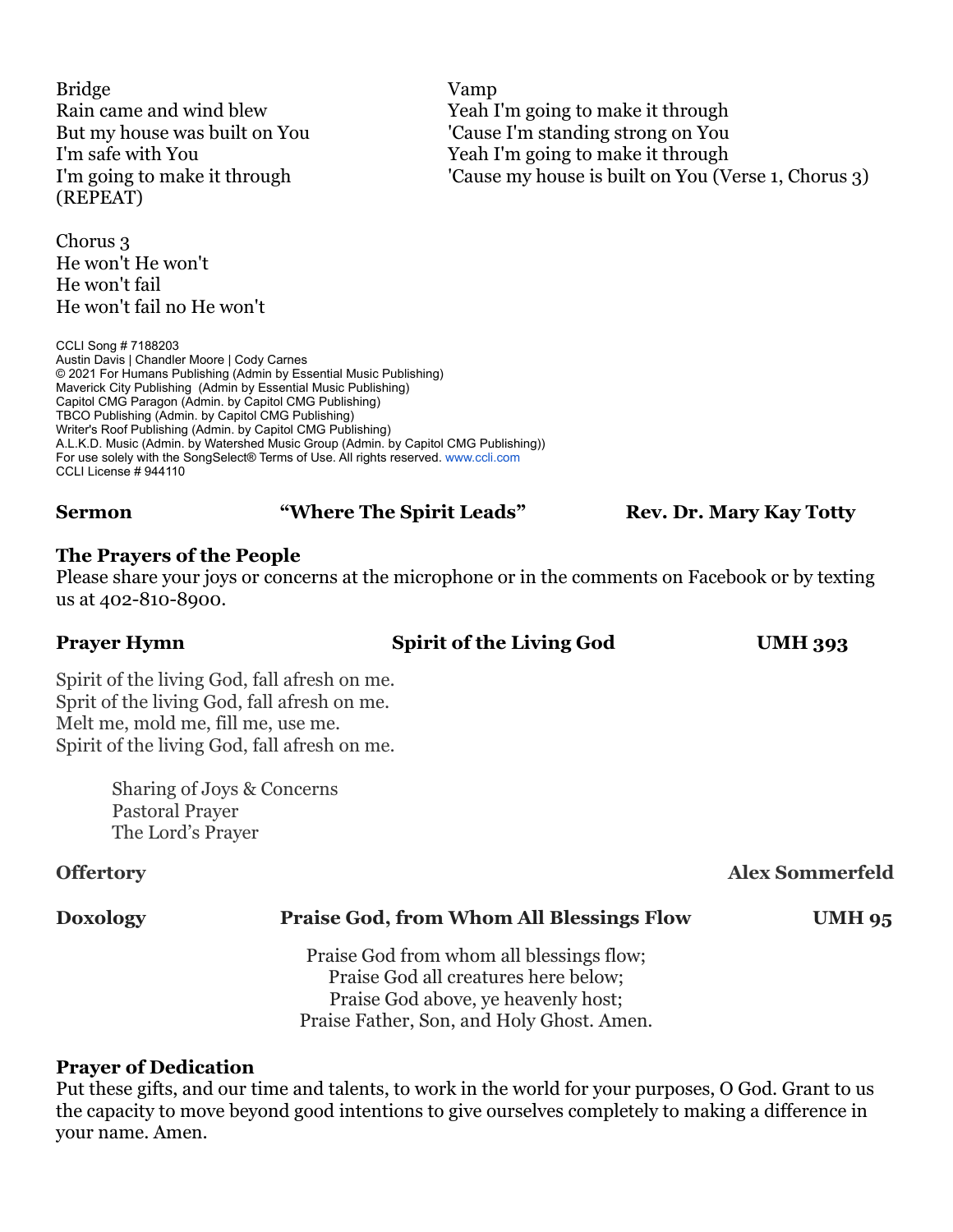### **CELEBRATION OF HOLY COMMUNION**

Celebrant Pastors: Nancy Tomlinson, District Superintendent and JoEllen Axthelm

*For Holy Communion, if at home, you may use whatever simple elements you have at hand bread, crackers, pita, juice, water, wine. If you are at in person worship please follow the instructions given by the Pastor.* 

Prayers of the Great Thanksgiving (spoken responsively)

### **Great Thanksgiving**

God be with you. **And also with you.**

Lift up your hearts. **We lift them up to God.**

### Let us give thanks to our God. **It is right to give our thanks and praise.**

It is right, and a good and joyful thing, always and everywhere to give thanks to you, Almighty God, creator of heaven and earth. In the beginning your Spirit moved over the face of the waters. You formed us in your image and breathed into us the breath of life. When we turned away, and our love failed, your love remained steadfast. Your Spirit came upon prophets and teachers, anointing them to speak your Word.

And so, with your people on earth and all the company of heaven we praise your name and join their unending hymn:

#### **Holy, holy, holy, God of power and might, heaven and earth are full of your glory. Hosanna in the highest. Blessed is the one who comes in the name of God. Hosanna in the highest.**

Holy are you, and blessed is your Son Jesus Christ. At his baptism in the river Jordan your Spirit descended upon him and declared him your beloved Son. With your Spirit upon him he turned away the temptations of sin. Your Spirit anointed him to preach good news to the poor, to proclaim release to the captives and recovering of sight to the blind, to set at liberty those who are oppressed, and to announce that the time had come when you would save your people. He healed the sick, fed the hungry, and ate with sinners. By the baptism of his suffering, death, and resurrection, you gave birth to your Church, delivered us from slavery to sin and death, and made with us a new covenant by water and the Spirit. When Jesus ascended, he promised to be with us always, baptizing us with the Holy Spirit and with fire, as on the Day of Pentecost.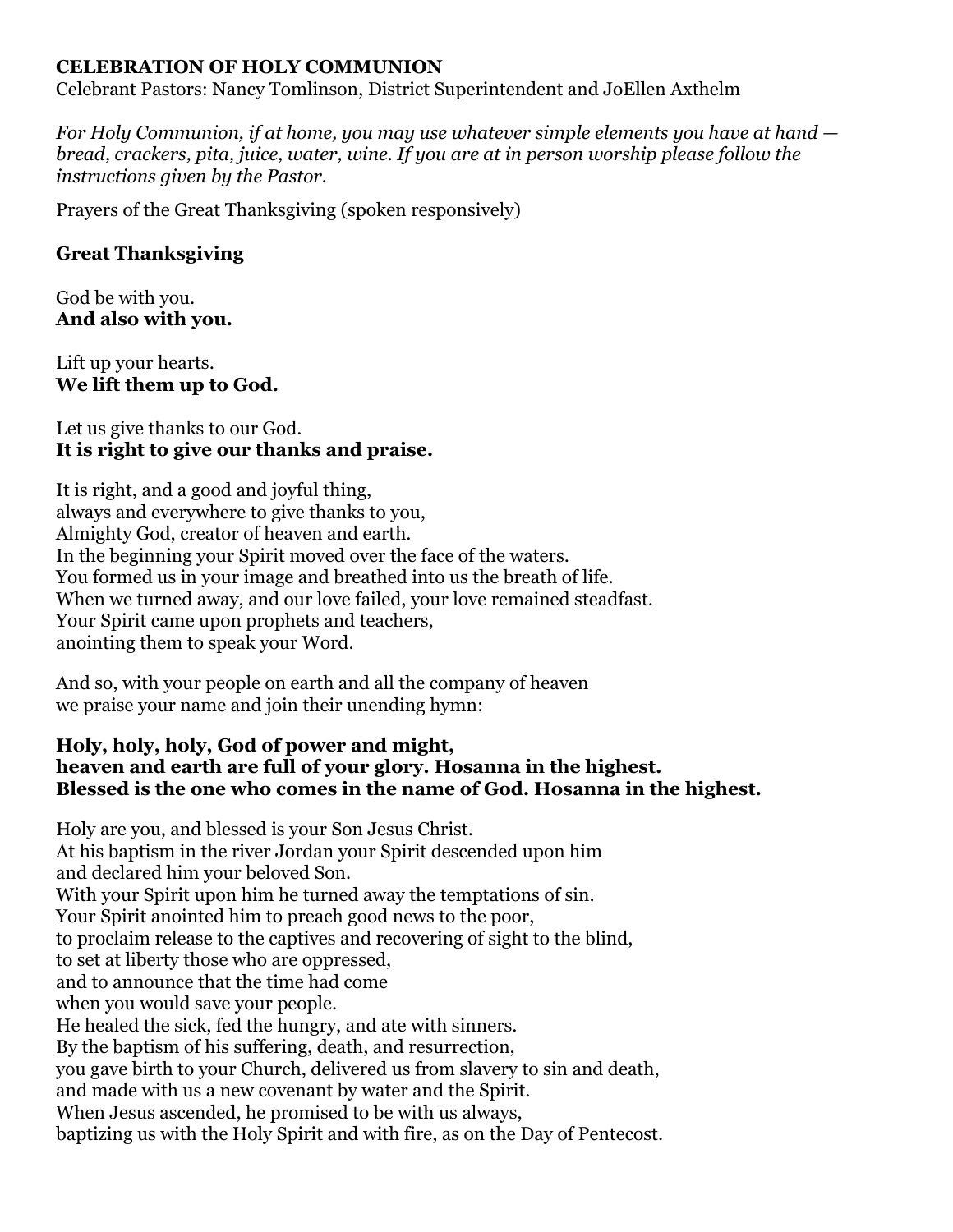On the night in which he gave himself up for us, he took bread, gave thanks to you, broke the bread, gave it to his disciples, and said: "Take, eat; this is the Bread of Life which is given for you. Do this in remembrance of me."

When the supper was over he took the cup, gave thanks to you, gave it to his disciples, and said: "Drink from this, all of you; this is sign of the new covenant, poured out for you and for many for the forgiveness of sins. Do this, as often as you drink it, in remembrance of me."

On the day you raised him from the dead he was recognized by his disciples in the breaking of the bread, and in the power of your Holy Spirit your Church has continued in the breaking of the bread and the sharing of the cup.

And so, in remembrance of these your mighty acts in Jesus Christ, we offer ourselves in praise and thanksgiving as a holy and living sacrifice, in union with Christ's offering for us, as we proclaim the mystery of faith.

# **Christ has died; Christ is risen; Christ will come again.**

Pour out your Holy Spirit on us gathered here, and on these gifts of bread and wine. Make them be for us the Bread of Life and Cup of Grace, that we may be for the world the body of Christ, redeemed by your grace and empowered by the gifts of the Spirit.

By your Spirit make us one with Christ, one with each other, and one in ministry to all the world, showing forth the fruit of the Spirit until Christ comes in final victory, and we feast at his heavenly banquet.

Through your Son Jesus Christ, with the Holy Spirit in your holy Church, all honor and glory is yours, almighty God, now and for ever.

### **Amen**.

# **Hymn In Remembrance of You**

1 We remember the night you broke the bread, The mercy of the words you said, And the life you would lose to make us new. We break this bread in remembrance of you.

2 We remember the night you took the cup, The pouring out of deathless love, In the sins you would bear, our hope renewed, We take this cup in remembrance of you.